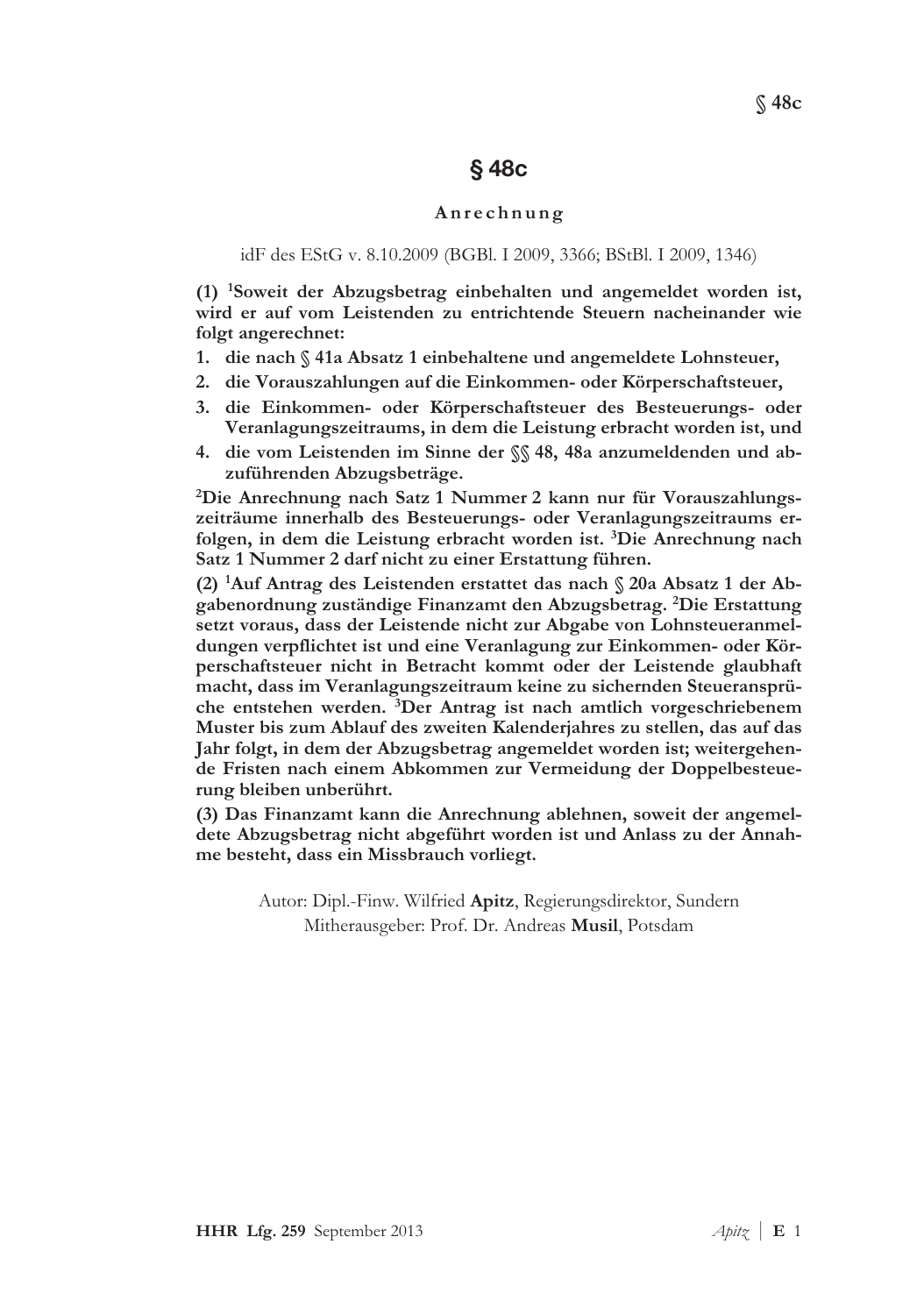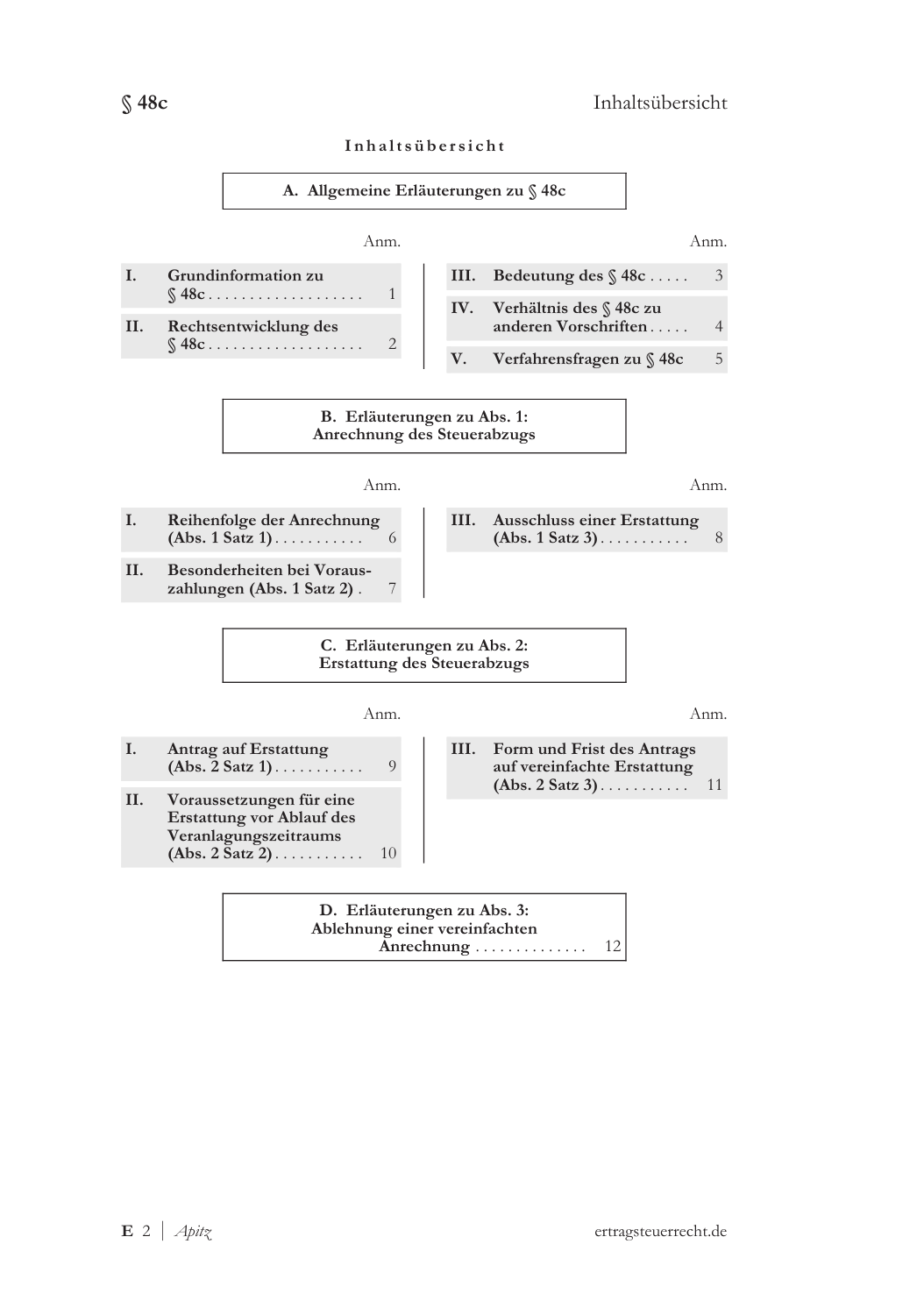#### A. Allgemeine Erläuterungen zu § 48c

Schrifttum: Siehe Schrifttum zu § 48.

#### I. Grundinformation zu  $\%$  48c

Die Vorschrift regelt das Anrechnungsverfahren des StAbzugs bei Bauleistungen, die Antragstellung für den Fall der Erstattung sowie die Ablehnung einer Anrechnung im Fall des Missbrauchs. Die Anrechnung des StAbzugs beim Leistenden kommt nur in Betracht, wenn der Leistungsempfänger den Abzugsbetrag angemeldet hat. Gleichzeitig bestimmt die Vorschrift die Reihenfolge der Anrechnung (Abs. 1 Sätze 1 und 2). Ein zu hoher Abzugsbetrag wird dem Leistenden erstattet (§ 37 AO). Für eine zeitnahe Erstattung der Abzugsbeträge ist es ausreichend, wenn der Leistende im laufenden VZ glaubhaft macht, dass er in diesem Zeitraum nicht zur Ertragsteuer veranlagt wird und eine Pflicht zur Abgabe von LStAnmeldungen nicht besteht (Abs. 2). Soweit der angemeldete Abzugsbetrag nicht abgeführt worden ist und ein Anlass zu der Annahme besteht, dass ein Missbrauch vorliegt, kann das FA die beantragte Anrechnung ablehnen  $(Abs. 3).$ 

#### II. Rechtsentwicklung des §48c

Vorläuferregelungen: Siehe § 48 Anm. 2.

Gesetz zur Eindämmung illegaler Betätigung im Baugewerbe v. 30.8.2001 (BGBl. I 2001, 2267; BStBl. I 2001, 602): § 48c (Anrechnung der Bauabzugsteuer) wird erstmals eingeführt und wirkte sich de facto erstmals ab 1.1.2002 aus. Anrechnungen konnten zwar ab Inkrafttreten des Gesetzes (7.9.2001) sofort beantragt werden. Dies ging aber ins Leere, da zu diesem Zeitpunkt noch kein StAbzug auf Bauleistungen vorgenommen worden ist, denn nach § 52 Abs. 56 ist § 48 idF des Gesetzes v. 30.8.2001 erstmals auf Gegenleistungen anzuwenden, die nach dem 31.12.2001 erbracht wurden.

Neufassung des EStG v. 8.10.2009 (BGBl. I 2009, 3366; BStBl. I 2009, 1346): Aufgrund des § 51 Abs. 4 Nr. 2 idF der Bek. v. 19.10.2002 (BGBl. I 2002, 4210; BStBl. I 2003, 179) wird der Wortlaut des EStG in der seit dem 1.9.2009 geltenden Fassung neu bekannt gemacht.

### III. Bedeutung des § 48c

Die Anrechnung des StAbzugs beim Leistenden kommt nur in Betracht, wenn der Leistungsempfänger den Abzugsbetrag angemeldet hat. Gleichzeitig bestimmt die Vorschrift die Reihenfolge der Anrechnung. Ein zu hoher Abzugsbetrag wird dem Leistenden erstattet (§ 37 AO). Sind ESt- oder KStVorauszahlungen festgesetzt, aber ganz oder teilweise nicht entrichtet, ist die Erstattung eines Abzugsbetrags vor Durchführung der Veranlagung ausgeschlossen. Damit bewirkt die Vorschrift, dass der StAbzugsbetrag wie eine VorausZ des Leistenden auf seine StSchuld im Zusammenhang mit der Bauleistung behandelt wird. Durch die Festlegung einer Reihenfolge der Anrechnung wird der Rang der jeweiligen StSchulden festgelegt. An erster Stelle stehen dabei die LStSchulden,

3

 $\mathbf{1}$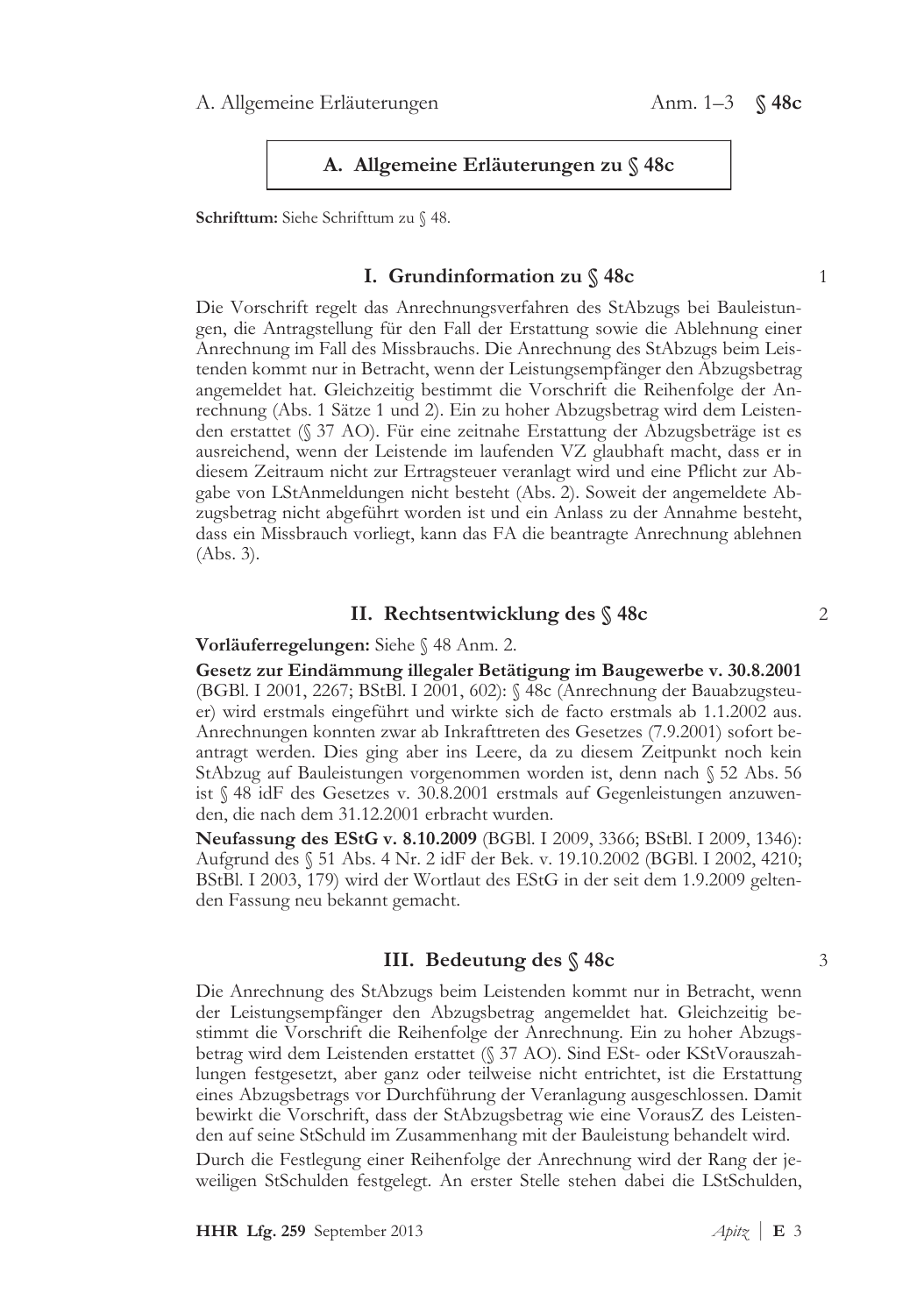§ 48c Anm. 3-5

anschließend folgen die persönlichen ESt-/KStSchulden des Leistungsempfängers. Eine Anrechung auf die USt ist nicht vorgesehen.

Der Abzugsbetrags hat den Charakter einer VorausZ auf StSchulden des Leistenden, denn es wird die Erstattung des StAbzugsbetrags in dem Umfang geregelt, in dem mangels bestehender Schulden keine Anrechnung in Betracht kommt. Im Zweifelsfall erfolgt allerdings keine Erstattung, was im Ergebnis eine Umkehr der Beweislast für das Bestehen eines Besteuerungstatbestands zur Folge hat. Die Anrechnung erfährt insoweit ihre Begrenzung. Soweit das FA einen Missbrauchsverdacht hegt und die angemeldete Steuer nicht abgeführt wurde, kann das FA die Erstattung ablehnen.

#### $\overline{4}$

## IV. Verhältnis des § 48c zu anderen Vorschriften

Verhältnis zu § 48: § 48c regelt das Anrechnungsverfahren des StAbzugs bei Bauleistungen. Die Einzelheiten zum StAbzug enthält § 48. Danach ist der Leistungsempfänger einer im Inland erbrachten Bauleistung, sofern es sich um einen Unternehmer iSd. § 2 UStG oder eine juristische Person des öffentlichen Rechts handelt, verpflichtet, von der Gegenleistung einen StAbzug iHv. 15 % vorzunehmen.

Verhältnis zu § 48a: § 48a regelt das Anmelde- und Abführungsverfahren. Er enthält außerdem einen Haftungstatbestand, für den das Fehlen einer nach § 48b ausgestellten Freistellungsbescheinigung sowie deren Wirksamkeit von Bedeutung sind.

Verhältnis zu § 48b: § 48b enthält Verfahrensvorschriften für die Freistellungsbescheinigung, bei deren Vorlage die Verpflichtung zum StAbzug entfällt.

Verhältnis zu § 48d: Der StAbzug ist ungeachtet etwaiger DBA-Regelungen vorzunehmen.

Verhältnis zu § 50b: Nach dieser Regelung besteht für die FinVerw. ein gesondertes Prüfungsrecht für die ordnungsgemäße Durchführung eines StAbzugsverfahrens. Durch den Verweis in § 48a Abs. 4 gilt § 50b auch für den StAbzug bei Bauleistungen.

Verhältnis zu EU-Vorschriften: Siehe § 48 Anm. 8 aE.

5

## V. Verfahrensfragen zu § 48c

Zuständiges Finanzamt: Abweichend von §§ 19, 20 AO ist für die Besteuerung von Unternehmen, die Bauleistungen iSd. § 48 Abs. 1 Satz 2 erbringen, das FA zuständig, das für die Besteuerung der entsprechenden Umsätze nach § 21 Abs. 1 AO zuständig ist, wenn der Unternehmer seinen Wohnsitz oder das Unternehmen seine Geschäftsleitung oder seinen Sitz außerhalb des Geltungsbereichs der AO hat. Somit gibt es immer nur ein zuständiges FA. Für inländ. Unternehmen bzw. Unternehmer ist das BetriebsFA bzw. WohnsitzFA zuständig. Dieses FA hat auch das Anrechnungsverfahren bzw. die Erstattung durchzuführen. (s. Anm. 6 und 9).

Erstattung wegen Leistung ohne rechtlichen Grund: Scheitert das Erstattungsverfahren nach Abs. 2, ist ggf. eine Erstattung nach § 37 Abs. 2 AO möglich. Diese Vorschrift enthält eine allgemeine Umschreibung des öffentlichrechtl. Erstattungsanspruchs, der einem Stpfl. dadurch erwächst, dass eine Leistung aus dem StSchuldverhältnis ohne rechtl. Grund erfolgt ist oder der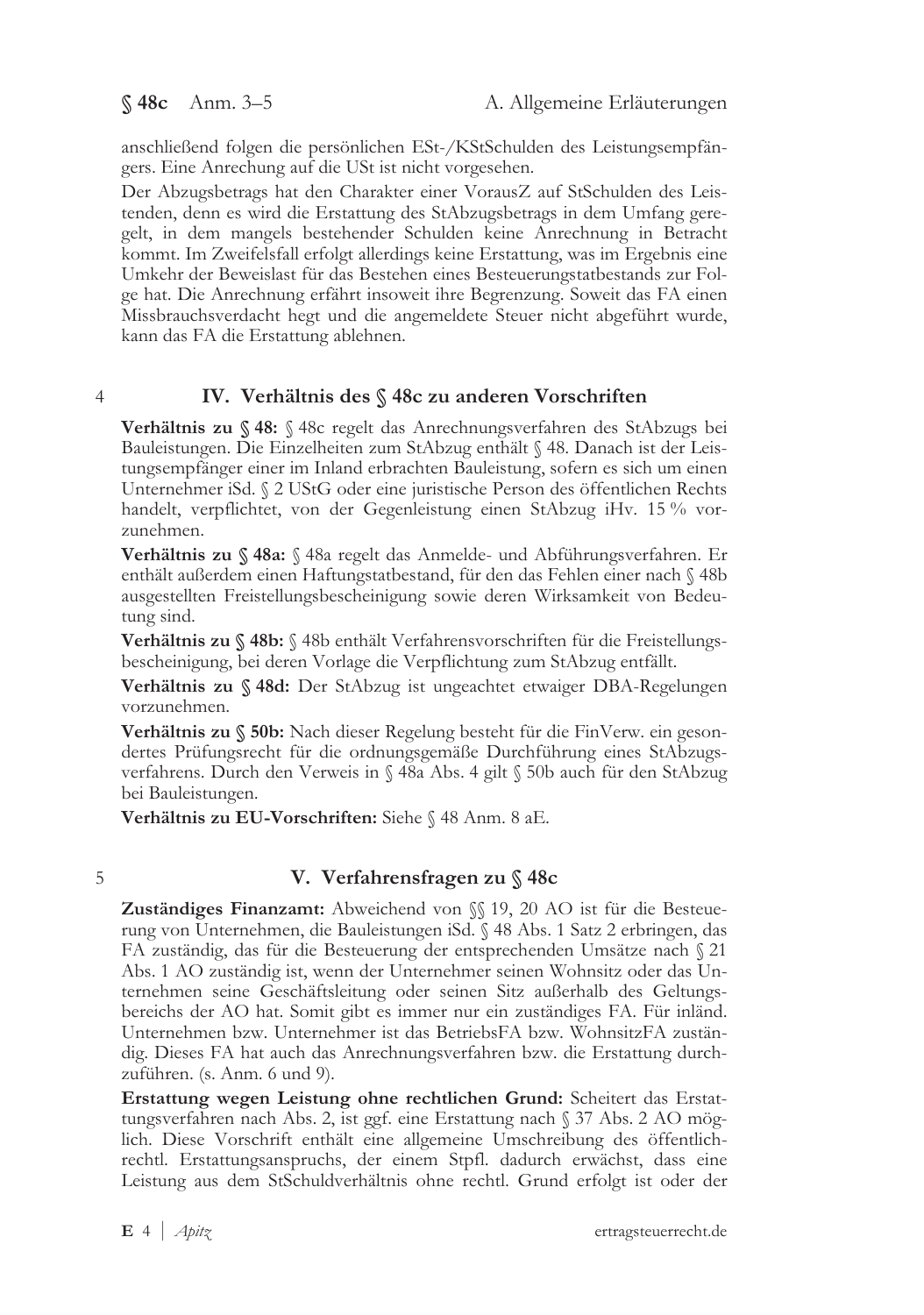Grund hierfür später wegfällt. Erstattungsverpflichteter ist der Leistungsempfänger. Erstattungsberechtigter ist derjenige, auf dessen Rechnung die Zahlung geleistet worden ist, auch wenn ein Dritter die Zahlung tatsächlich geleistet hat (vgl. Anm. 9).

Verzinsung des Steuerabzugs: Der Unterschiedsbetrag zwischen der später festgesetzten ESt des Vergütungsgläubigers und dem anzurechnenden StAbzug ist zu verzinsen (§ 233a Abs. 1 und 3 AO). Ist mangels persönlicher StPflicht des Vergütungsgläubigers keine ESt festzusetzen (Erstattungsfall), gewährt § 233a AO seinem Wortlaut nach keine Verzinsung. Eine solche sollte jedoch im Billigkeitswege gewährt werden (entsprechend der Behandlung der Nichtveranlagungsfälle nach dem AEAO zu § 233a Nr. 60).

Rechtsbehelf: Sowohl bei der Anrechnung des StAbzugsbetrags als auch bei der Ablehnung eines Antrags auf Erstattung eines StAbzugsbetrags für Bauleistungen handelt es sich um einen Verwaltungsakt, der mit dem Einspruch (§ 347 AO) und anschließender Klage angefochten werden kann. Der Einspruch ist auch gegeben, wenn der Verwaltungsakt aufgehoben, geändert, zurückgenommen oder widerrufen oder ein Antrag auf Erl. des Verwaltungsakts abgelehnt wird. Gleiches gilt, wenn die FinBeh. einen Verwaltungsakt wegen einer offenbaren Unrichtigkeit gem. § 129 AO berichtigt oder es ablehnt, die beantragte Berichtigung eines Verwaltungsakts durchzuführen (BFH v. 13.12.1983 – VIII  $67/81$ , BStBl. II 1984, 511).

> B. Erläuterungen zu Abs. 1: Anrechnung des Steuerabzugs

## I. Reihenfolge der Anrechnung (Abs. 1 Satz 1)

Der einbehaltene und angemeldete Abzugsbetrag wird nach Abs. 1 Satz 1 auf vom Leistenden zu entrichtende Steuern in einer gesetzlich vorgeschriebenen Reihenfolge nacheinander angerechnet.

Einbehaltung: Nach § 48a Abs. 1 Satz 1 hat der Leistungsempfänger die Verpflichtung, den StAbzug auf Bauleistungen für Rechnung des Leistenden im Zeitpunkt der Entstehung, dh. bei Abfluss der Gegenleistung vorzunehmen (vgl. § 48a Anm. 6 ff.).

Anmeldung: Der Leistungsempfänger "hat" den einbehaltenen StAbzug anzumelden. Es besteht eine gesetzliche Verpflichtung. Kommt der Leistungsempfänger seiner Verpflichtung nicht nach, kann das FA nach pflichtgemäßem Ermessen Zwangsmittel (§ 328 Abs. 1 AO) zur Durchsetzung der Verpflichtung einsetzen (vgl. § 48a Anm. 5). Wegen der Missbrauchsanfälligkeit des Verfahrens wäre das gesetzgeberische Ziel nicht zu erreichen, wenn für die Anrechnung nicht auf die Anmeldung, sondern – wie im LStAbzugsverfahren – nur auf einen bescheinigten Einbehalt abgestellt würde.

Einbehalt ohne Anmeldung und Abführung: Ist ein Abzugsbetrag vom Leistungsempfänger einbehalten, aber nicht angemeldet und abgeführt worden, wird der Abzugsbetrag beim Leistenden angerechnet, wenn dieser seinem FA die entsprechende Abrechnung nach § 48a Abs. 2 vorlegt und der Leistungsempfänger durch Haftungsbescheid oder eine StFestsetzung nach § 167 Abs. 1 AO in Anspruch genommen worden ist. Bis dahin ist eine Stundung der dem StAbzugs-

HHR Lfg. 259 September 2013

6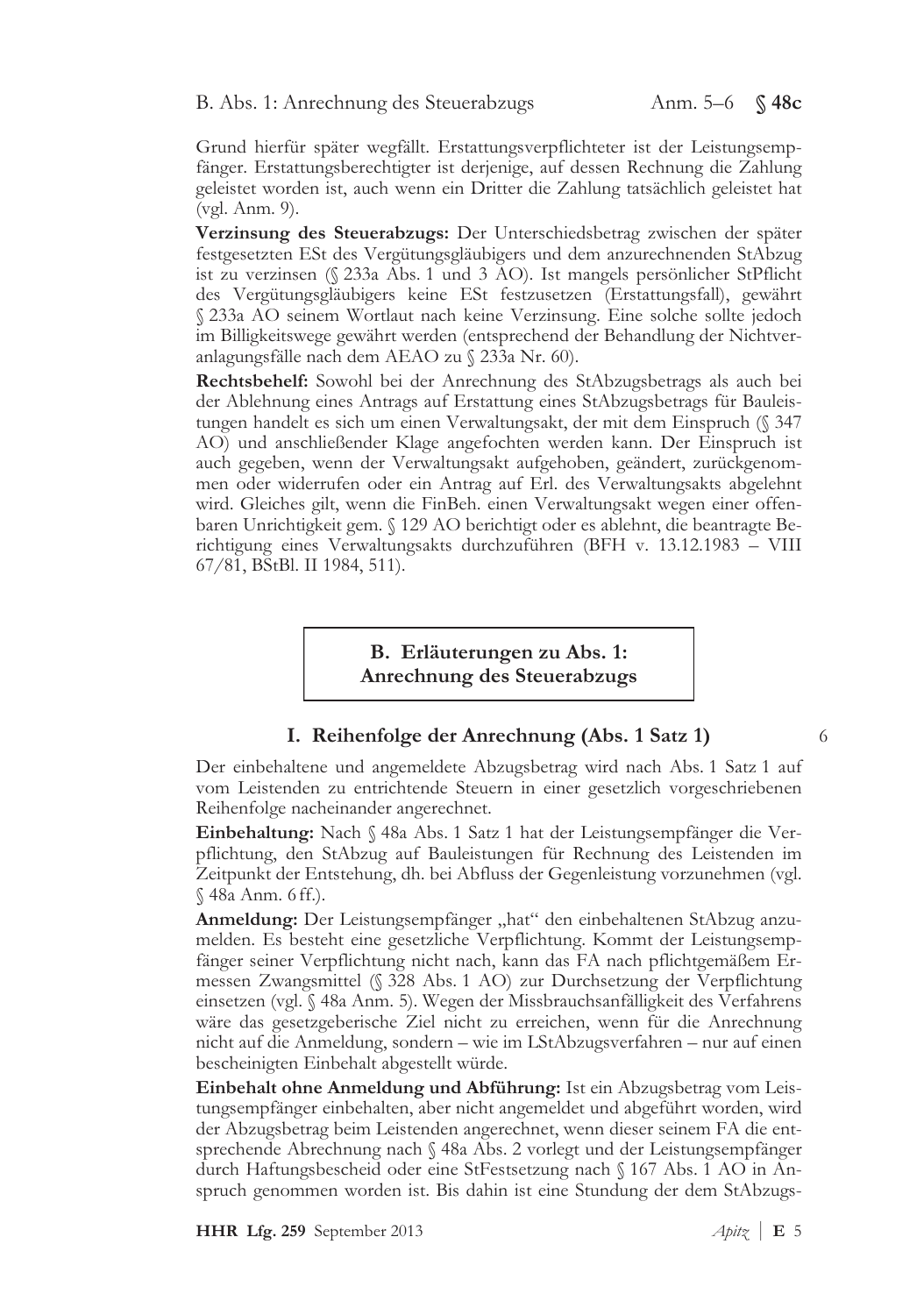verfahren unterliegenden fälligen Steuern des Leistenden nach § 222 AO nicht möglich. Es kommt ggf. eine einstweilige Einstellung oder Beschränkung der Vollstreckung nach § 298 AO in Betracht (BMF v. 27.12.2002, BStBl. I 2002,  $1399 - Tz$ . 88).

Keine Anrechnungsverpflichtung bei fehlender Abführung: Die Anrechnung nach Abs. 1 Satz 1 verlangt nur eine Einbehaltung und Anmeldung eines Abzugsbetrags. Eine Abführung des StAbzugsbetrags ist nicht erforderlich, wird aber vom Gesetzgeber unterstellt. Für den Fall, dass der StAbzugsbetrag zwar angemeldet, aber nicht abgeführt wird, sieht Abs. 3 vor, dass das FA den Antrag auf Anrechnung im Missbrauchsfall ablehnen kann (vgl. Anm. 12).

Die Reihenfolge der Anrechnung legt Abs. 1 Satz 1 mit bindender Wirkung folgendermaßen fest:

- Anrechnung auf die nach § 41a Abs. 1 einbehaltene und angemeldete LSt,
- Anrechnung auf die VorausZ auf die ESt oder KSt,
- Anrechnung auf die ESt oder KSt des Besteuerungs- oder Veranlagungszeitraums, in dem die Leistung erbracht worden ist, und
- Anrechnung auf die vom Leistenden iSd.  $\%$  48, 48a anzumeldenden und abzuführenden Abzugsbeträge.

Für die Anrechnung auf VorausZ (Abs. 1 Satz 1 Nr. 2) sind Besonderheiten zu beachten (vgl. Anm. 7).

Personengesellschaften: Die Anrechnung erfolgt bei der ESt oder KSt der Gesellschafter. Dabei ist zwischen der Anrechnung auf VZ und veranlagter ESt/KSt zu differenzieren. Die Anrechnung auf VZ erfolgt, wenn der zur Vertretung Berechtigte (§ 34 Abs. 1 AO) dem FA mitteilt, in welchem Verhältnis die Anrechnung zu erfolgen hat. Die Mitteilung hat den Beteiligungsverhältnissen zu entsprechen. Wenn betriebliche Gründe eine Abweichung rechtfertigen, können ausnahmsweise die anderen Kriterien zugrunde gelegt werden. Die Anrechnung auf die veranlagte ESt/KSt erfolgt bei den Gesellschaftern nach dem Gewinnverteilungsschlüssel der Gesellschaft. Bestehen über die Höhe der Anteile am Anrechnungsvolumen Unstimmigkeiten, ist eine einheitliche und gesonderte Feststellung der StAbzugsbeträge durchzuführen (§ 180 Abs. 5 Nr. 2 AO). Dies gilt auch für Arbeitsgemeinschaften (BMF v. 27.12.2002, BStBl. I 2002,  $1399 - Tz$ . 88 ff.).

Insolvenz: StAbzugsbeträge, die auf Bauleistungen beruhen, die vor Eröffnung des Insolvenzverfahrens ausgeführt wurden und vor der Insolvenzeröffnung durch den Leistungsempfänger an das FA gezahlt wurden, sind auf Steuern anzurechnen, die vor Eröffnung des Verfahrens begründet wurden (Insolvenzforderungen nach § 38 InsO). Die Reihenfolge des Abs. 1 ist zu beachten. Sofern sich danach keine Anrechnungsmöglichkeiten ergeben, sind die verbliebenen Beträge mit anderen Insolvenzforderungen aufzurechnen (§ 94 InsO). StAbzugsbeträge, die auf Bauleistungen beruhen, die vor Eröffnung des Insolvenzverfahrens ausgeführt und nach der Insolvenzeröffnung durch den Leistungsempfänger an das FA gezahlt wurden, sind an die Insolvenzmasse auszukehren (BFH v. 13.11.2002 - I B 147/02, BStBl. II 2003, 716).

Aufrechnungsbefugnis in Wohlverhaltensphase: Das FA darf nach Einstellung des Insolvenzverfahrens in der sog. Wohlverhaltensphase seine Steuerforderungen (ESt und Soli zur LSt) aus der Zeit vor Eröffnung des Insolvenzverfahrens mit Forderungen des Schuldners aus Abzugsbeträgen nach § 48, die nicht nach § 48c angerechnet werden können und aus einem neu eröffneten Be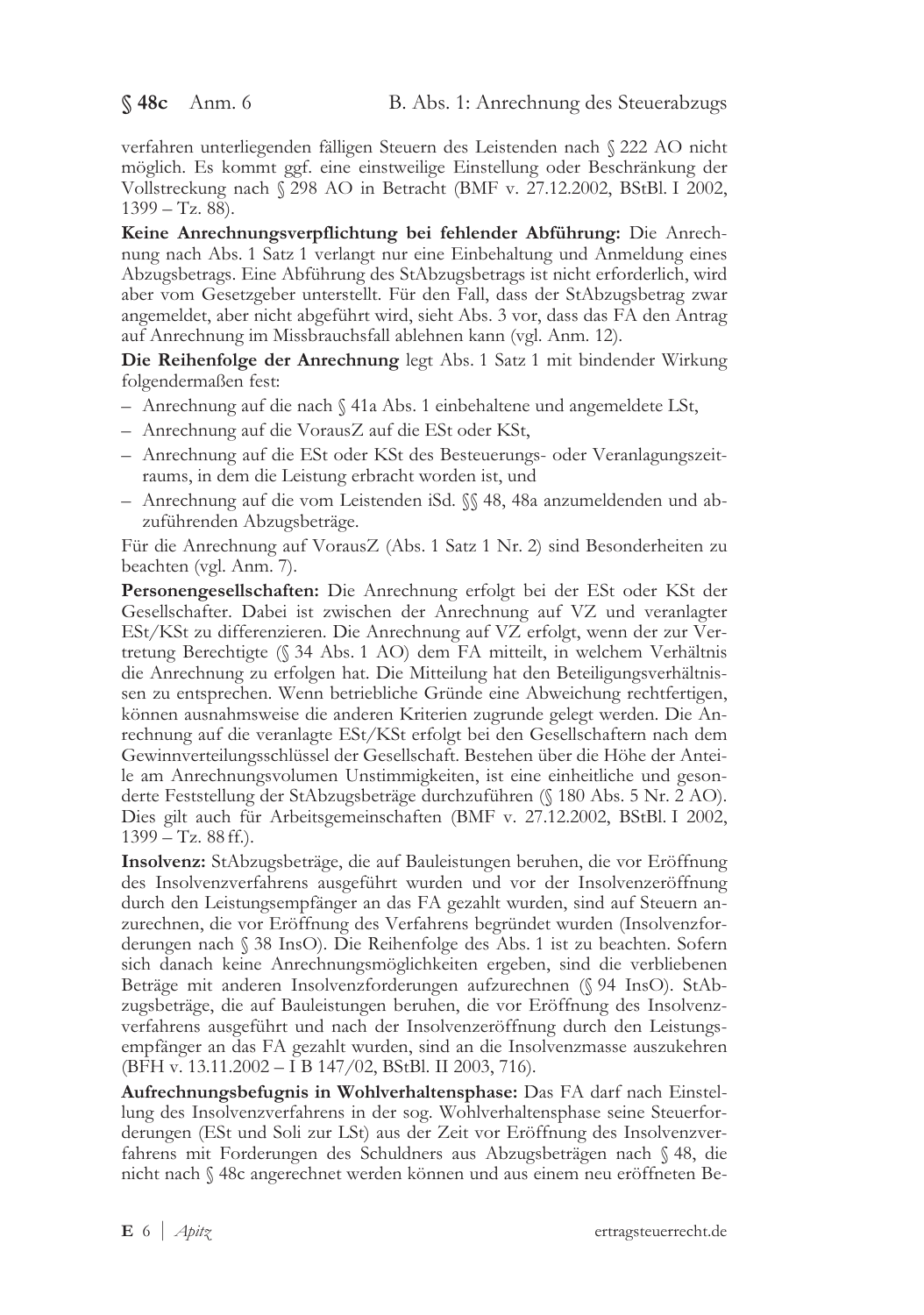trieb stammen, aufrechnen (FG Berlin-Brandenb. v.  $25.8.2010 - 12$  K  $12109/09$ , nv., juris, rkr.).

Bei der Restschuldbefreiung gilt im Gegensatz zum laufenden Insolvenzverfahren nicht das umfassendere Aufrechnungsverbot des § 96 Nr. 1 InsO, sondern das besondere Aufrechnungsverbot des § 294 Abs. 3 InsO. Diese Regelung verbietet es, ein allgemeines Aufrechnungsverbot für Gläubiger, die am Restschuldbefreiungsverfahren teilnehmen, aus dem Postulat einer gleichmäßigen Gläubigerbefriedigung herzuleiten (vgl. FG Düss. v. 10.11.2004 – 18 K  $\overline{321}/04$  AO, EFG 2005, 845, rkr.).

Die Zuteilung einer neuen Steuernummer für ein in der Wohlverhaltensphase eröffnetes neues Unternehmen führt nicht dazu, dass eine Gegenseitigkeit der Forderungen des FA aus der Zeit vor der Insolvenzeröffnung und den Forderungen des Stpfl. (Insolvenzschuldner) aus einem neuen Betrieb nach Abschluss des Insolvenzverfahrens fehlt; s. auch Parallelentscheidung des FG Berlin-Brandenb. v. 25.8.2010 - 12 K 2060/08, DStRE 2011, 589, rkr.

Organgesellschaft: Der StAbzug wird nach Abs. 1 Nr. 2 und 3 bei der OG angerechnet, soweit eine OG im ustl. Sinne Leistender iSd. § 48 Abs. 1 ist. Im Fall einer kstl. Organschaft erfolgt dies mit der Folge, dass eine Anrechnung nur nach § 48 Abs. 1 Nr. 1 erfolgen kann (BMF v. 27.12.2002, BStBl. I 2002, 1399 – Tz.  $91$  ff.).

## II. Besonderheiten bei Vorauszahlungen (Abs. 1 Satz 2)

Eine Anrechnung auf VorausZ auf die ESt oder KSt nach Abs. 1 Satz 1 Nr. 2 kann nach Abs. 1 Satz 2 nur für Vorauszahlungsbeträge innerhalb des Besteuerungs- oder Veranlagungszeitraums erfolgen, in dem die Leistung erbracht worden ist. Dabei darf die Anrechnung nicht zu einer Erstattung führen. Die Anrechnung ist nur für Zahlungen im Leistungsmonat möglich (SCHWENKE, BB 2001, 1553).

Vorauszahlungen des Leistungsveranlagungszeitraums: Die Anrechnung des StAbzugsbetrags ist auf die VorausZ des VZ begrenzt, in dem die Leistung ausgeführt wurde (Abs. 1 Satz 2). Keine Bedeutung hat danach der Zeitpunkt, in dem die Gegenleistung erbracht oder in dem der Abzugsbetrag angemeldet oder abgeführt worden ist.

Leistung idS ist nicht die Gegenleistung iSv. § 48 Abs. 3, sondern die Bauleistung nach  $\S$  48 Abs. 1 Satz 3. Sie ist in dem Zeitpunkt erbracht, in dem sie abgeschlossen und nach den Grundsätzen ordnungsgemäßer Buchführung die Ergebnisrealisierung eingetreten ist (Übergabe des fertigen Werks, Abnahme des fertigen Werks; BMF v. 27.12.2002, BStBl. I 2002, 1399 - Tz. 89).

Keine Erstattung: Sind ESt- oder KStVorauszahlungen festgesetzt, aber ganz oder teilweise nicht entrichtet, ist die Erstattung eines nach vollständiger Anrechnung verbleibenden Abzugsbetrags vor Durchführung der Veranlagung ausgeschlossen. Ferner muss der Antragsteller für eine Erstattung glaubhaft machen, dass eine Veranlagung zur ESt oder KSt nicht in Betracht kommt (Abs. 2  $\text{Satz 2}.$ 

Anrechnung auf Teilleistungen kann nach Auffassung der FinVerw. ausnahmsweise in vorhergehenden VZ in Betracht kommen, wenn sich ein Großbauwerk über mehrere Jahre erstreckt und wenn der Leistende von seinem Wahlrecht Gebrauch gemacht hat, aufgrund von Teilabrechnungen und Teil-

W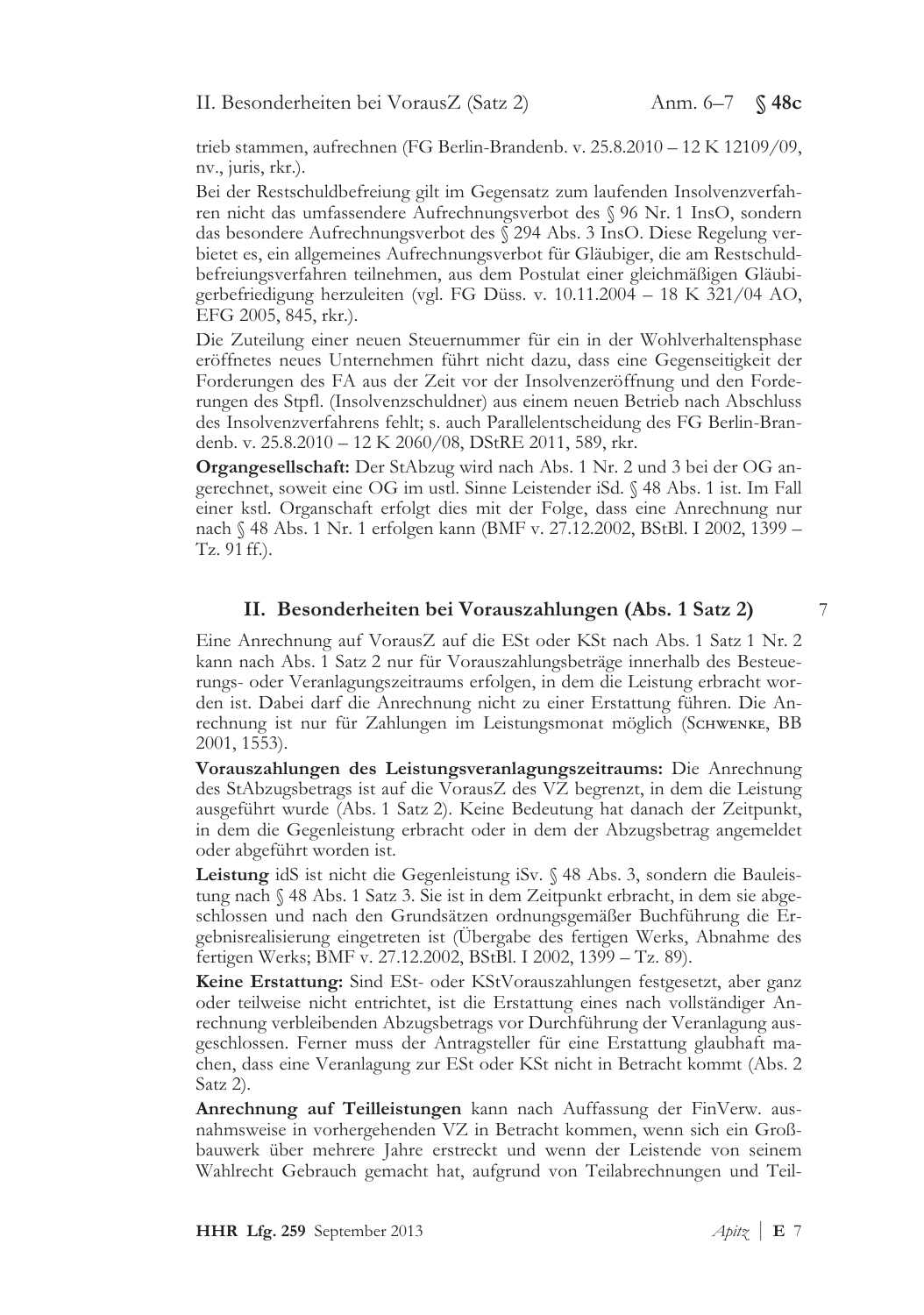abnahmen eine Teilgewinnrealisierung vorzunehmen (vgl. BMF v. 27.12.2002, BStBl. I 2002, 1399 – Tz. 89).

#### /

## III. Ausschluss einer Erstattung (Abs. 1 Satz 3)

Soweit nach Anrechnung auf die Beträge nach Abs. 1 Satz 1 Nr. 1 ein Guthaben verbleibt, kann dieses nur auf die VorausZ angerechnet werden, die für den VZ der Leistungserbringung festgesetzt wurden oder werden (Abs. 1 Satz 1 Nr. 2). Ein übersteigender Betrag kann erst auf die veranlagte ESt oder KSt des VZ angerechnet werden, in dem die Leistung erbracht wurde. Bis zum Abschluss der Veranlagung dieses VZ kann eine Erstattung der Steuer nicht erfolgen (vgl. BMF v. 27.12.2002, BStBl. I 2002, 1399 – Tz. 89).

> C. Erläuterungen zu Abs. 2: Erstattung des Steuerabzugs

 $\overline{Q}$ 

## I. Antrag auf Erstattung (Abs. 2 Satz 1)

Das nach § 20a Abs. 1 AO zuständige FA erstattet auf Antrag des Leistenden den Abzugsbetrag, soweit die Voraussetzungen des Abs. 2 Satz 2 vorliegen (s. Anm. 10).

Antrag: Die Erstattung eines StAbzugsbetrags erfolgt nur auf ausdrücklichen Antrag hin. Der Antrag ist beim zuständigen FA nach amtlich vorgeschriebenem Muster bis zum Ablauf des zweiten Kj. zu stellen, das auf das Jahr folgt, in dem der Abzugsbetrag angemeldet worden ist. Etwaige weitergehende Fristen nach DBA bleiben dabei unberührt. Das amtlich vorgeschriebene Muster kann beim zuständigen FA angefordert werden (vgl. § 48a Anm. 6).

Anspruch auf Erstattung: Wenn die Voraussetzungen für eine Erstattung gegeben sind, hat der Leistende einen Anspruch darauf. Die Erstattung steht nicht im Ermessen des FA, denn der Abzugsbetrag ist für Rechnung des Leistenden abgeführt worden und hat das ihm zustehende Entgelt für die Bauleistung gemindert. Ein zu hoher Abzugsbetrag ist dem Leistenden zu erstatten ( $\sqrt{37}$  AO). Dies kann der Fall sein, wenn keine StAnsprüche bestehen oder nach Anrechnung noch ein Restbetrag verbleibt.

Zu Unrecht einbehaltene Bauabzugsteuer: Erfolgt der StAbzug unberechtigt, zB weil keine Bauleistung gegeben ist oder weil ein StAbzug trotz Vorlage einer gültigen Freistellungsbescheinigung vorgenommen wurde, ist er nach § 37 Abs. 2 AO durch das für die Besteuerung des Leistenden zuständige FA an den anmeldenden Leistungsempfänger zu erstatten (vgl. BMF v. 27.12.2002, BStBl. I 2002, 1399 – Tz. 95). Der Leistende kann zivilrechtl. gegen einen unberechtigten StAbzug vorgehen.

Zuständiges Finanzamt: Der Antrag auf Erstattung ist beim zuständigen FA zu stellen (s. Anm. 5).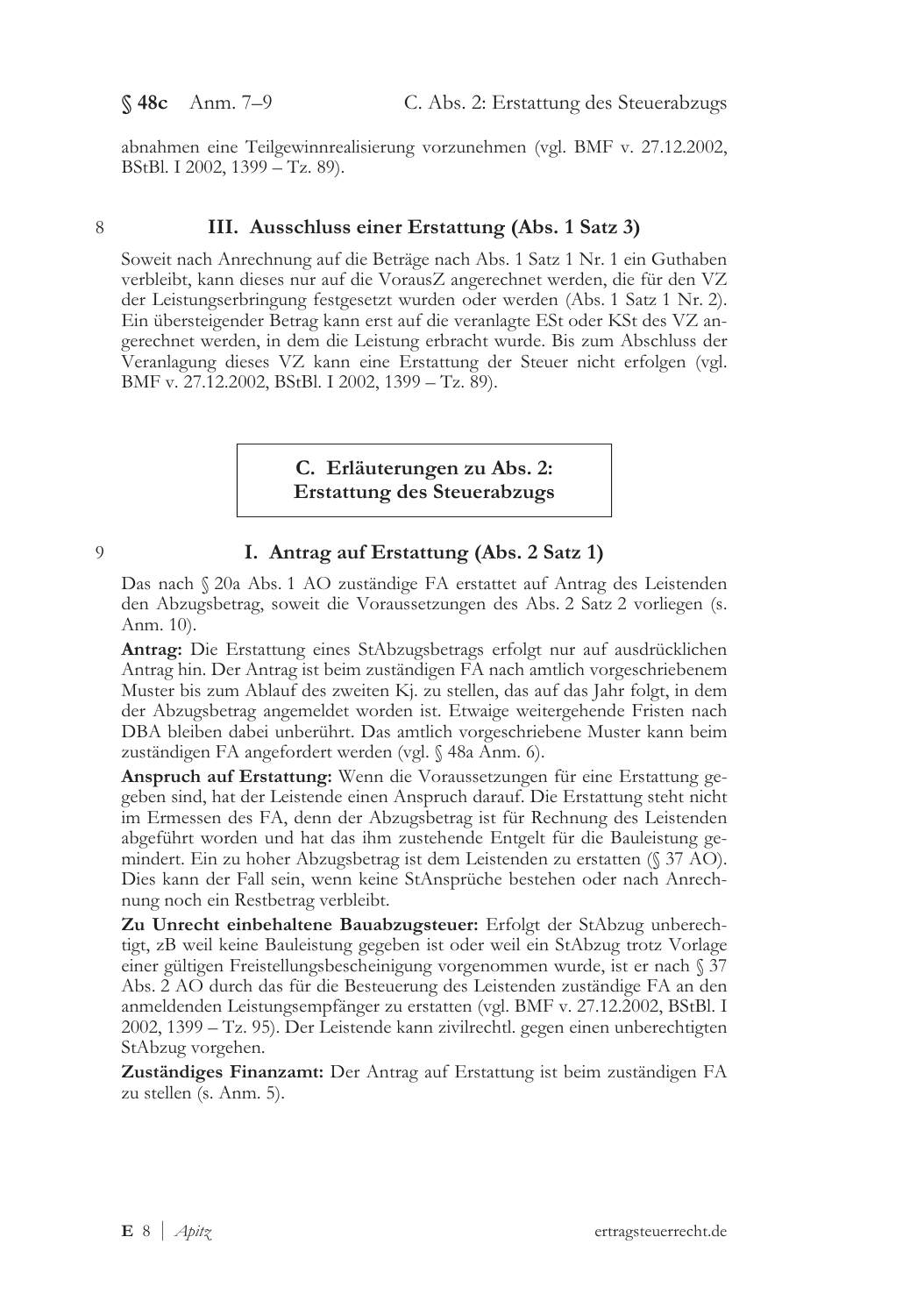II. Voraussetzungen für Erstattung (Satz 2) Anm. 10–11 S 48c

## II. Voraussetzungen für eine Erstattung vor Ablauf des Veranlagungszeitraums (Abs. 2 Satz 2)

Als Voraussetzung für die Erstattung ist erforderlich, dass der Leistende nicht zur Abgabe von LStAnmeldungen verpflichtet ist und eine Veranlagung zur ESt oder KSt nicht in Betracht kommt oder der Leistende glaubhaft macht, dass im VZ keine zu sichernden Steueransprüche entstehen werden.

Keine Pflicht zur Abgabe von Lohnsteueranmeldungen/keine Veranlagungspflicht: Zugunsten des Leistenden sieht die Vorschrift ein vereinfachtes Erstattungsverfahren vor. Für eine zeitnahe Erstattung der Abzugsbeträge ist es ausreichend, wenn der Leistende glaubhaft macht, dass er in diesem Zeitraum nicht zur ESt oder KSt veranlagt wird und eine Pflicht zur Abgabe von LStAnmeldungen nicht besteht. Eine Erstattung ist dabei auch im laufenden Kj. möglich (SCHWENKE, BB 2001, 1553).

Keine zu sichernden Steueransprüche: Eine Erstattung eines StAbzugsbetrags ist zulässig, wenn mit großer Wahrscheinlichkeit überhaupt kein zu sichernder Anspruch besteht, weil der Leistende zB keine Gewinne erzielt (Existenzgründer) oder nicht der inländ. StPflicht unterliegt. Insbesondere die Beurteilung der inländ. StPflicht wirft für ein FA erhebliche Schwierigkeiten auf, da sie nach nationalem Recht oder DBA-rechtl. von bestimmten Fristen abhängt und somit auch ein zeitliches "Hineinwachsen" in die StPflicht möglich ist.

Für eine Glaubhaftmachung muss der Leistende dem FA Informationen aus seiner Sphäre liefern, die dem FA eine angemessen sichere Prognose erlauben. Gelingt eine Glaubhaftmachung nicht, kommt es nicht zu der vereinfachten Erstattung. Es kann jedoch eine spätere Erstattung nach allgemeinen Grundsätzen stattfinden. Können für das laufende Kj. zunächst zu sichernde Ansprüche nicht ausgeschlossen werden, und stellt sich später bei der Veranlagung des VZ heraus, dass alle Ansprüche des FA erfüllt sind, kann der Leistende die Erstattung des nicht benötigten Abzugsbetrags verlangen (§ 37 Abs. 2 AO). Soweit Steuerschulden bestehen, kann das FA auch die Aufrechnung erklären  $(\frac{226}{\rm AO})$ . Ein solcher Erstattungsbetrag wäre fällig, wenn die Voraussetzungen des Abs. 2 Satz 2 erfüllt sind.

Veranlagung: Kommt eine Veranlagung nicht in Betracht, ist das Erstattungsverfahren von Amts wegen anzustoßen. Vorher ist zu prüfen, ob die Anrechnungsreihenfolge des Abs. 1 bereits durchlaufen wurde. In Schätzungsfällen sind insbes. die hinter den Anmeldebeträgen stehenden Ausgangsumsätze des Leistenden in die Höhe der zu schätzenden Besteuerungsgrundlagen einzubeziehen. Anschließend ist die Aufrechnung nach § 226 AO mit anderen Abgabenforderungen zu prüfen.

#### III. Form und Frist des Antrags auf vereinfachte Erstattung  $(Abs. 2 Satz 3)$ 11

Der Antrag auf vereinfachte Erstattung ist nach amtlich vorgeschriebenem Muster bis zum Ablauf des zweiten Kj. zu stellen, das auf das Jahr folgt, in dem der Abzugsbetrag angemeldet worden ist. Etwaige weitergehende Fristen nach einem DBA bleiben dabei unberührt.

Amtlich vorgeschriebenes Muster: Der Antrag auf Erstattung eines StAbzugsbetrags muss nach amtlich vorgeschriebenem Muster gestellt werden. Durch die Verwendung von amtlich vorgeschriebenen Vordrucken für den Er-